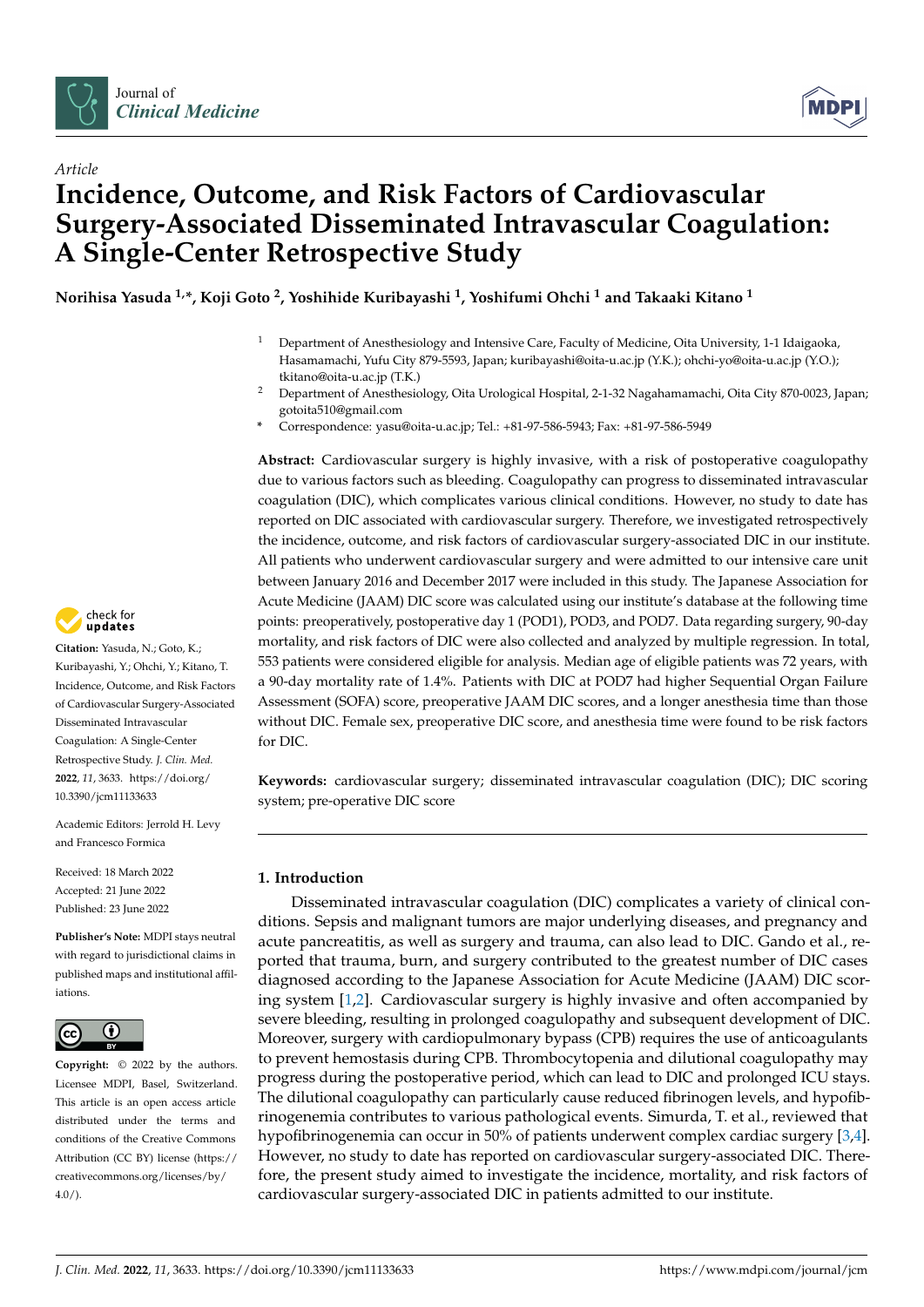# **2. Materials and Methods**

#### *2.1. Study Design*

Using our institute's database of patients admitted to the intensive care unit (ICU) between January 2016 and December 2017, we selected patients who underwent cardiovascular surgery according to the following exclusion criteria: age < 18 years, severe liver dysfunction, use of mechanical circulatory support (e.g., intra-aortic balloon pumping (IABP), venous-arterial extracorporeal membrane oxygenation (V-A ECMO), left ventricular assist device (LVAD)), and history of re-thoracotomy due to bleeding or cardiac tamponade.

We collected data including platelet counts, prothrombin time-international normalized ratio (PT-INR), fibrinogen/fibrin degradation products (FDP), and systemic inflammatory response syndrome (SIRS) scores using our database, and calculated JAAM DIC scores at the following time points: preoperatively, postoperative day 1 (POD1), POD3, and POD7 (Table [1\)](#page-1-0). Patients with JAAM DIC scores  $\geq$  4 were diagnosed with DIC, and data were compared between those with JAAM DIC scores  $>$  4 (DIC group) and those with JAAM DIC scores < 4 (no-DIC group). To assess the severity of disease, Acute Physiology and Chronic Health Evaluation-II (APACHE-II) and Sequential Organ Failure Assessment (SOFA) scores were calculated at POD0. The following operative data were also collected: operation time, anesthesia time, CPB time, and intraoperative blood loss. Data on continuous renal replacement therapy (CRRT) and 90-day mortality were also obtained.

<span id="page-1-0"></span>**Table 1.** JAAM DIC Scoring system.

| Systemic Inflammatory Response Syndrome Criteria    | <b>Score</b> |  |
|-----------------------------------------------------|--------------|--|
| $\geq$ 3                                            |              |  |
| $0 - 2$                                             |              |  |
| Platelet counts ( $\times 10^4/\mu L$ )             |              |  |
| <8.0, or a $\geq$ 50% decrease within 24 h          | 3            |  |
| $>8.0$ and <12.0, or a $>30\%$ decrease within 24 h |              |  |
| >12.0                                               | 0            |  |
| PT-INR                                              |              |  |
| >1.2                                                |              |  |
| < 1.2                                               | 0            |  |
| $FDP(\mu g/mL)$                                     |              |  |
| >25                                                 | 3            |  |
| $>10$ and $<25$                                     |              |  |
| <10                                                 | 0            |  |
| DIC diagnosis                                       |              |  |

≥4 points

JAAM: Japanese Association for Acute Medicine, DIC: disseminated intravascular coagulation, PT-INR: prothrombin time-international normalized ratio, FDP: fibrin/fibrinogen degradation products.

#### *2.2. Statistical Analysis*

Data were presented as median and interquartile ratio (IQR) or number as appropriate. To compare between the DIC and no-DIC groups, the Mann–Whitney test or Fisher exact test was used. A log-rank test was used to analyze 90-day mortality. In addition, multiple logistic regression analysis was performed to assess risk factors for cardiovascular surgeryassociated DIC.  $p < 0.05$  was considered statistically significant. All statistical analyses were carried out with Statflex Statistical Software version 7.0 (Artech Co., Ltd., Osaka, Japan).

#### **3. Results**

#### *3.1. Patient Characteristics*

A total of 553 patients were included in this study (Figure [1\)](#page-2-0). Patient characteristics are shown in Table [2.](#page-2-1) Median age was 72 years, and median APACHE-II and SOFA scores at POD0 were 14 points and 7 points, respectively. Forty-four patients met the DIC criterion (i.e., JAAM DIC scores  $\geq$  4) preoperatively, with a median preoperative JAAM DIC score of 0 points. The numbers of patients who underwent surgery with CPB, mechanical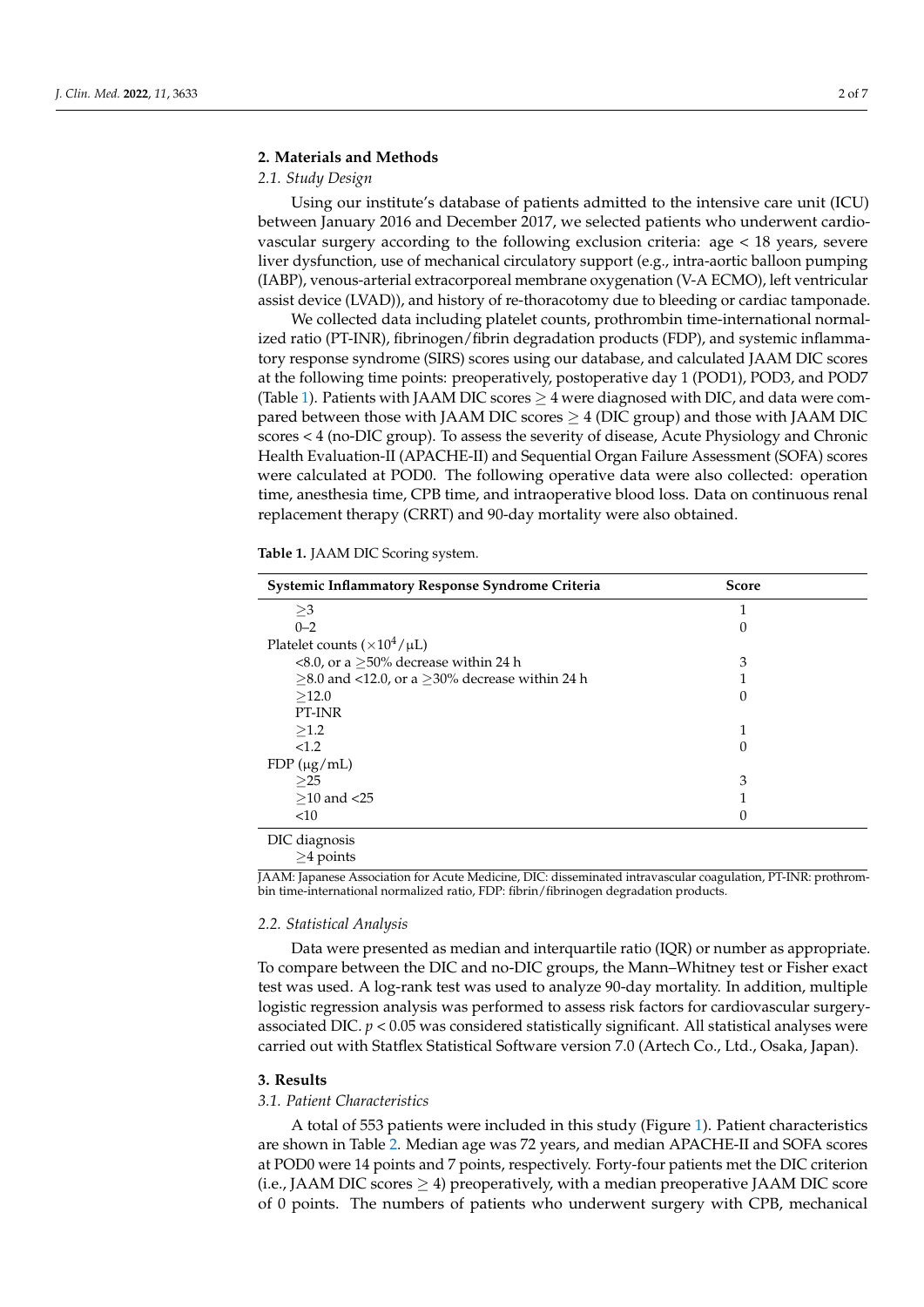ventilation, and CRRT were 299 (54.1%), 393 (71.1%), and 74 (13.4%), respectively. Median ICU length of stay was 4 days, with a 90-day mortality rate of 1.4% (7/553 patients). Types of surgery are shown in Table [3;](#page-2-2) valve surgery was highest in number. Median operation and anesthesia times were 310 min and 449 min, respectively. Median blood loss during surgery was 580 mL.

<span id="page-2-0"></span>

**Figure 1.** Schematic of patient recruitment. IABP: intra-aortic balloon pumping, V-A ECMO: venousarterial extracorporeal membrane oxygenation, LVAD: Left ventricular assist device.

<span id="page-2-1"></span>

|  | <b>Table 2.</b> Baseline characteristics. |
|--|-------------------------------------------|
|  |                                           |

| <b>Variables</b>               | $n = 553$   |
|--------------------------------|-------------|
| Age (year)                     | 72 (64–79)  |
| Sex (male/female), $n$         | 342/211     |
| APACHE-II score at POD0        | $14(10-17)$ |
| SOFA score at POD0             | $7(4-9)$    |
| Preoperative JAAM DIC score    | $0(0-1)$    |
| Mechanical ventilation $(y/n)$ | 393/160     |
| ICU length of stay (days)      | $4(3-6)$    |
| CRRT(y/n)                      | 74/479      |
| 90-day mortality, $n$          | 7           |

Values are presented as median (25th/75th percentile). *n*: number, APACHE-II: Acute Physiology and Chronic Health Evaluation-II, SOFA: Sequential Organ Failure Assessment, JAAM DIC: Japanese Association for Acute Medicine-Disseminated Intravascular Coagulation, CRRT: continuous renal replacement therapy.

<span id="page-2-2"></span>**Table 3.** Type of operation and other operative data.

| <b>Variables</b>               |                          | $n = 553$      |
|--------------------------------|--------------------------|----------------|
| Type of operation              | Valve surgery            | 178 (32%)      |
|                                | Thoracic aortic surgery  | 128(23%)       |
|                                | CABG surgery             | 91 (17%)       |
|                                | Abdominal aortic surgery | 105(19%)       |
|                                | Stent-graft surgery      | 32(6%)         |
|                                | Other procedures         | 19(3%)         |
| Operation time (min)           |                          | 310 (239-401)  |
| Anesthesia time (min)          |                          | 449 (357-543)  |
| Use of CPB $(n)$               |                          | 299            |
| CPB time (min)                 |                          | 148 (72-210)   |
| Intraoperative blood loss (mL) |                          | 580 (300-1120) |

Values are presented as median (25th/75th percentile) or number (*n*). CABG: Coronary artery bypass graft, CPB: cardio-pulmonary bypass.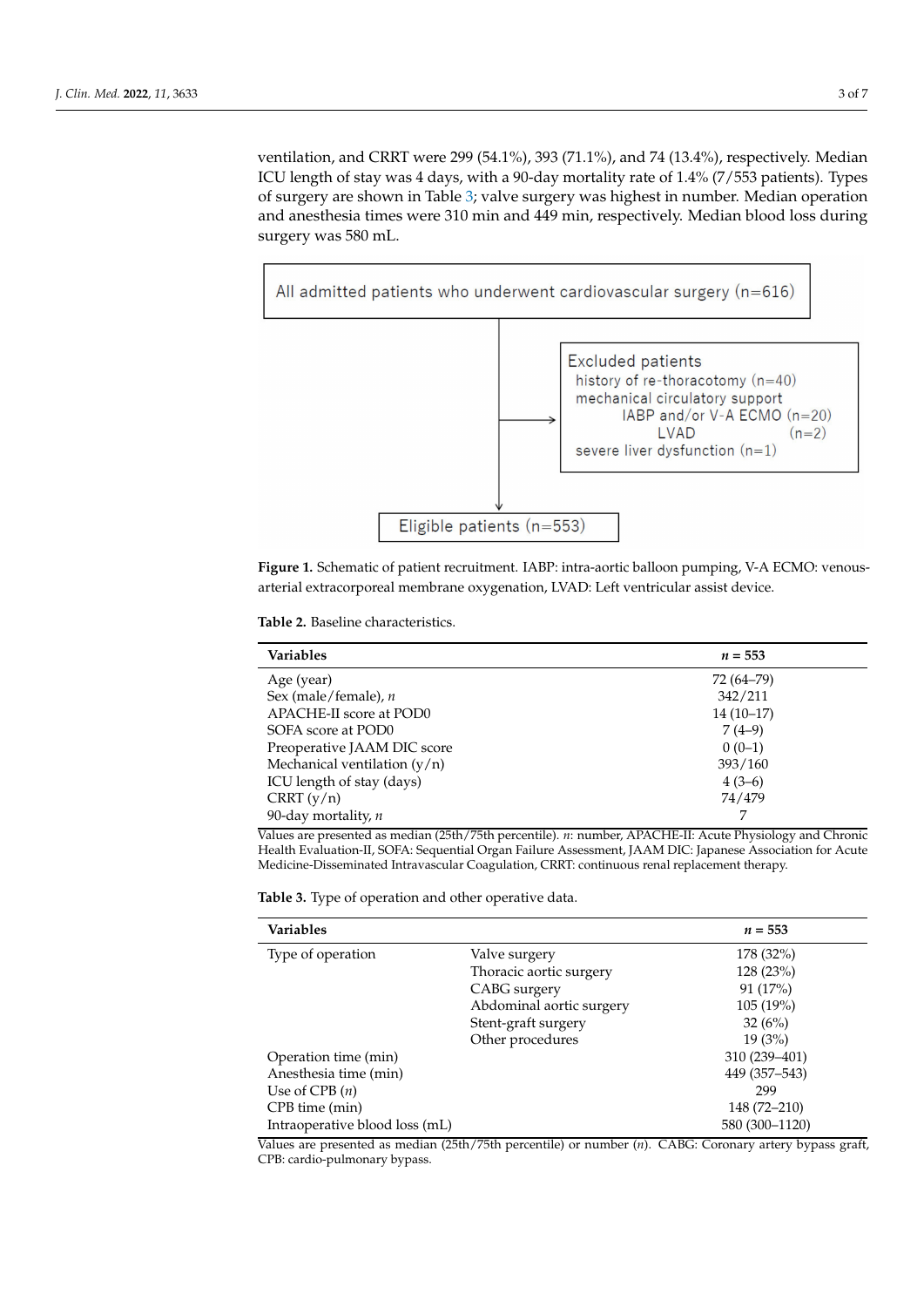#### *3.2. Incidence of DIC*

The numbers of patients with DIC at POD1 and POD3 were 228 and 141, respectively. However, since patients with DIC at POD1 and POD3 had higher intraoperative blood loss than those without DIC, we decided not to diagnose DIC at POD1 and POD3 given the possible influence of bleeding on DIC scores. At POD7, 127 patients still remained in the ICU, and intraoperative blood loss did not differ significantly between the DIC  $(n = 66)$  and no-DIC  $(n = 61)$  groups (Table [4\)](#page-3-0). Therefore, we diagnosed these 66 patients with cardiovascular surgery-associated DIC (11.9%). In our analysis, the incidence of DIC did not differ significantly between the types of surgery. Compared to the no-DIC group, the DIC group had significantly higher SOFA and pre-operative DIC scores and a longer anesthesia time (Table [5\)](#page-3-1). However, there was no significant difference in 90-day mortality. To assess risk factors for cardiovascular surgery-associated DIC, multiple logistic regression analysis was performed with age, sex, APACHE-II score, SOFA score, preoperative DIC score, anesthesia time, use of CPB, and blood loss as independent variables. Finally, female sex, preoperative DIC score, and anesthesia time were significant risk factors for DIC (Table [6\)](#page-3-2). The regression analysis suggested that use of CPB did not affect the incidence of DIC.

<span id="page-3-0"></span>**Table 4.** Incidence of cardiovascular surgery-associated DIC.

|                  | Total $(n)$ | DIC Group(n) | No-DIC Group $(n)$ | <b>Comparison of Intraoperative Blood</b><br>Loss between the Two Groups |
|------------------|-------------|--------------|--------------------|--------------------------------------------------------------------------|
| POD <sub>1</sub> | 536         | 228          | 308                | $p = 0.0058$                                                             |
| POD <sub>3</sub> | 360         | 141          | 219                | $p = 0.0013$                                                             |
| POD7             | 127         | 66           | 61                 | $p = 0.19$ (n.s)                                                         |

*n*: number, DIC: disseminated intravascular coagulation, POD: postoperative day, n.s: not significant.

| Variables                      | DIC Group $(n = 66)$ | No-DIC Group $(n = 61)$ | <i>v</i> Value |  |
|--------------------------------|----------------------|-------------------------|----------------|--|
| Age (years)                    | 76 (65–80)           | 74 (63–80)              | 0.348          |  |
| Sex(M/F)                       | 36/30                | 41/20                   | 0.144          |  |
| APACHE-II at POD0              | $17(14-22)$          | $16(12-19)$             | 0.337          |  |
| SOFA at POD0                   | $11(8-12)$           | $9(6-12)$               | 0.038          |  |
| Preoperative JAAM DIC score    | $2(1-4)$             | $1(0-3)$                | 0.026          |  |
| Anesthesia time (min)          | 488 (413–650)        | 446 (347–525)           | 0.011          |  |
| Intraoperative blood loss (mL) | 803 (470-1803)       | 670 (320–1230)          | 0.191          |  |
| Use of CPB $(n)$               | 21                   | 14                      | 0.096          |  |
| 90-day mortality (n)           | 3                    |                         | 0.369          |  |

<span id="page-3-1"></span>**Table 5.** Cardiovascular surgery-associated DIC at POD7.

Values are presented as median (25th/75th percentile) or number (*n*). DIC: disseminated intravascular coagulation, APACHE-II: Acute Physiology and Chronic Health Evaluation-II, SOFA: Organ Failure Assessment, JAAM DIC: Japanese Association for Acute Medicine-DIC, CPB: cardiopulmonary bypass.

<span id="page-3-2"></span>**Table 6.** Multiple logistic regression analysis on the incidence of DIC.

| Variables                   | Coefficient | <b>Odds Ratio</b> | 95% CI          | <i>v</i> Value |
|-----------------------------|-------------|-------------------|-----------------|----------------|
| Females                     | 1.133       | 3.106             | 1.291-7.472     | 0.0113         |
| Preoperative JAAM DIC score | 0.297       | 1.323             | 1.060–1.651     | 0.0134         |
| Anesthesia time             | 0.003       | 1.016             | $1.001 - 1.050$ | 0.0165         |

CI indicates confidence interval. DIC: disseminated intravascular coagulation, JAAM DIC: Japanese Association for Acute Medicine-DIC.

#### **4. Discussion**

In this study, we investigated the incidence, outcome, and risk factors of cardiovascular surgery-associated DIC in patients admitted to our institute. At POD7, 66 patients were diagnosed with DIC, which accounted for roughly 11.9% of all patients included in this study. Patients with DIC had a significantly higher SOFA score, longer anesthesia time,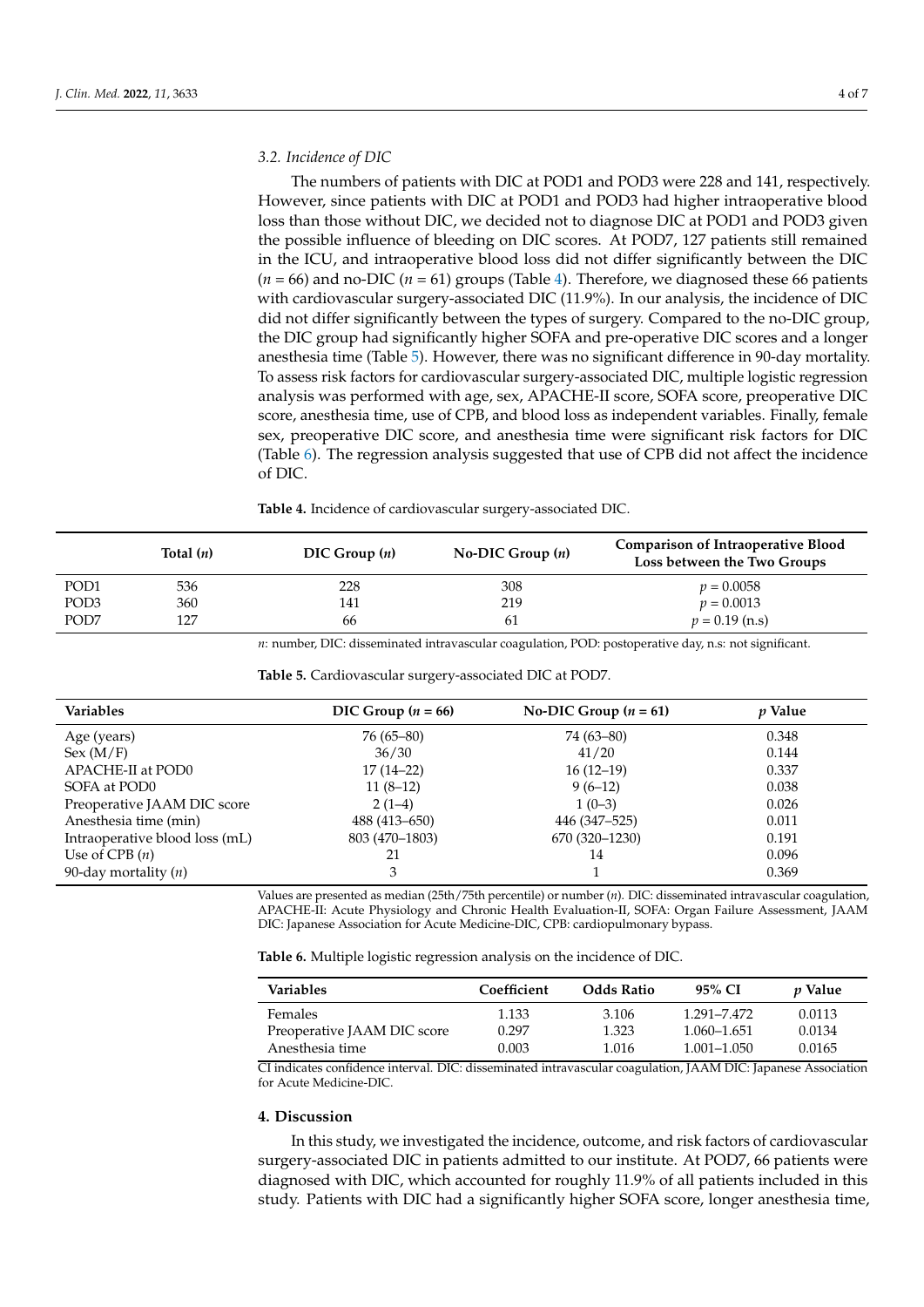and longer ICU length of stay than those without DIC. However, the incidence of DIC did not affect 90-day mortality. Female sex, pre-operative DIC score, and anesthesia time were found to be risk factors for DIC.

DIC results from tissue factor-mediated initiation of systemic coagulation activation, decreased physiologic anticoagulant activity, and impaired endogenous fibrinolysis. A variety of underlying diseases, such as infections and malignant tumors, can lead to DIC, which may also contribute to mortality [\[5\]](#page-6-4). Trauma and surgery can also cause DIC. In particular, tissue injury and shock during cardiovascular surgery, as well as the use of CPB and anticoagulation, can damage the coagulation system. All patients who undergo cardiovascular surgery will have a coagulation profile of DIC for some time after surgery, but most of them will recover from hemostatic disorder immediately in 3–5 days after surgery. However, we experienced prolonged coagulopathy and DIC occurred in some patients after surgery, and no study has reported on the incidence of cardiovascular surgeryassociated DIC. To the best of our knowledge, this is the first study to retrospectively examine the incidence, mortality, and risk factors of cardiovascular surgery-associated DIC.

With regard to the mechanism of post-trauma coagulopathy, Spahn et al., reported that inflammation, loss of coagulation factors, and activation of fibrinolysis are related to the progression of coagulopathy [\[6\]](#page-6-5). Kornblith et al., found tissue injury to be a cause of protein C activation, impaired thrombin formation, and dysregulated fibrinolysis [\[7\]](#page-6-6). The mechanism of trauma-induced coagulopathy may be partly applicable to surgeryinduced coagulopathy and DIC. In the case of surgery with CPB, an association between CPB and postoperative coagulopathy has been suggested [\[8\]](#page-6-7).

While trauma-induced coagulopathy occurs in the early stage of trauma injury, probably within a few days, our patients with DIC were diagnosed at 7 days postoperatively (POD7). Therefore, the status of coagulation and fibrinolysis likely differs between the two conditions (trauma vs. surgery). The trauma-induced coagulopathy is driven by hemorrhagic shock and extensive tissue disruption. On the other hand, cardiovascular surgery-induced coagulopathy is mainly driven by surgical tissue injury and CPB-related coagulopathy. These differences partly explain the results.

In the present study, DIC scores of  $\geq$  4 at POD1 and POD3 were significantly associated with intraoperative blood loss. However, DIC scores of  $\geq 4$  at POD7 were not, suggesting that some patients might have had prolonged coagulopathy that took a longer time to recover. We thought that postoperative infection or sepsis is a reason for the delayed recovery from coagulopathy. However, in our institute, all patients who underwent cardiovascular surgery were administered antibiotics postoperatively and serum procalcitonin levels were routinely measured in all patients. The patients with DIC in our study did not have clinical manifestations of infection. It remains unclear what factors contribute to prolonged coagulopathy and DIC.

Zhang et al., conducted a study on chronic DIC and aneurysm and reported that the proportion of females was significantly higher in the DIC group than in the no-DIC group, although the reason for this was unclear [\[9\]](#page-6-8). Estrogen may play a role in thrombosis formation, as some studies have reported that estrogen increases the risk of both arterial and venous thrombosis [\[10\]](#page-6-9). However, female patients enrolled in this study were older and possibly had decreased hormone secretion. Therefore, the reason females are a risk factor for DIC still remains unclear.

We found that patients with a higher preoperative DIC score are more likely to develop DIC at POD7. This means that preoperative patients with coagulopathy may still suffer from coagulopathy one week after surgery, with subsequent progression to DIC. These findings suggest the need to closely monitor the time course of coagulation and fibrinolysis parameters in preoperative patients with coagulopathy.

While anesthesia time was also a significant risk factor for DIC, its impact on DIC may be limited given the very small odds ratio (1.016). Operation time did not have a significant impact on DIC. A large-scale study will be needed to further investigate the impact of anesthesia time on DIC.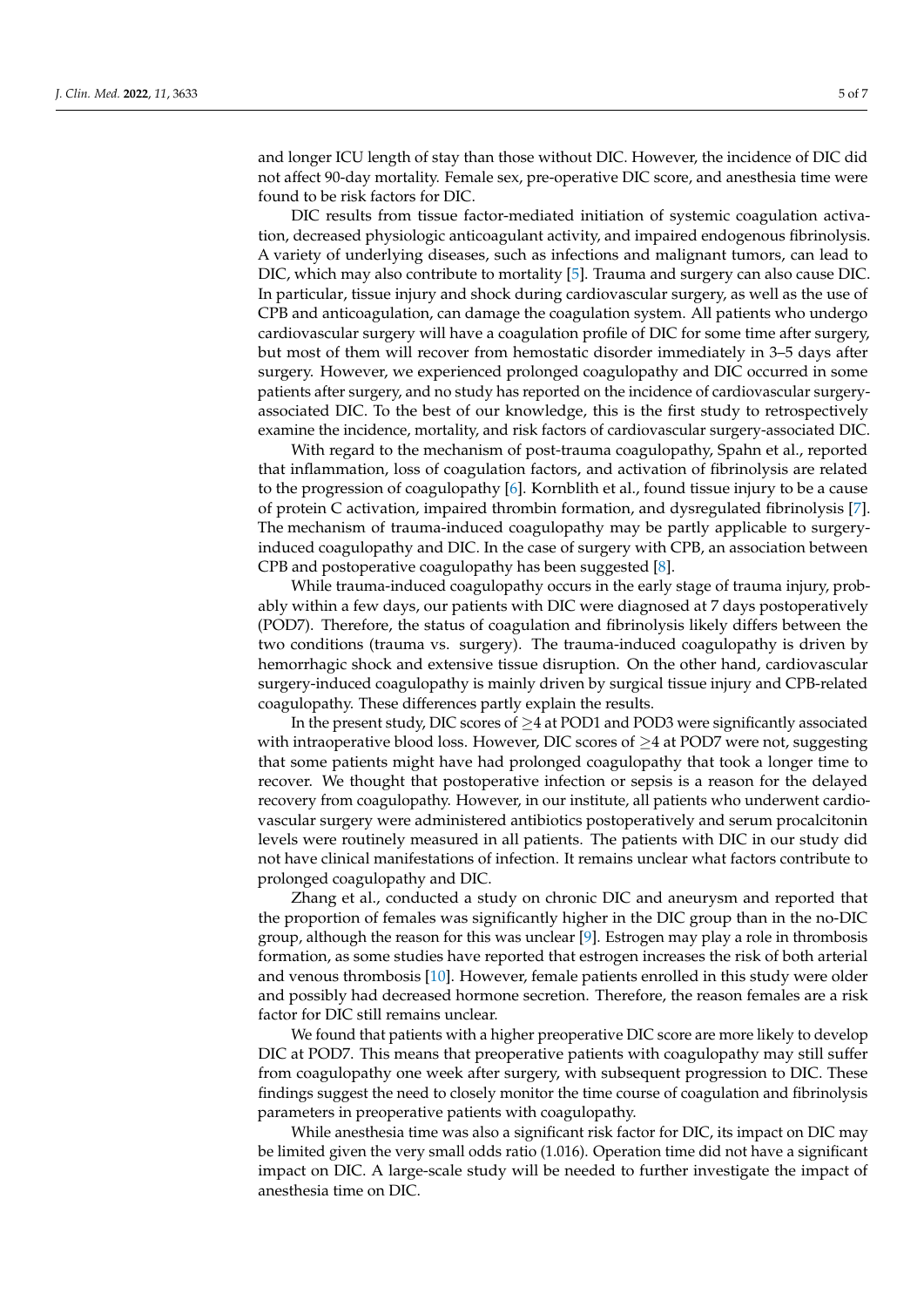This study used the JAAM DIC scoring system to diagnose DIC, because it is a commonly used system in clinical settings in Japan. Gando et al., reported that the JAAM DIC scoring system is comparable to the ISTH DIC scoring system; the most frequently noted underlying diseases in their study were trauma, burn, and surgery [\[1](#page-6-0)[,2\]](#page-6-1). Demma et al., reported that the JAAM DIC scoring system is more useful than the ISTH DIC scoring system in predicting mortality in patients with DIC after surgery with CPB [\[11\]](#page-6-10). Meanwhile, Grafender et al., reported that ISTH DIC scores predict outcomes in non-septic patients admitted to a cardiovascular ICU [\[12\]](#page-6-11). Based on these reports, we considered the JAAM DIC scoring system to be a well-validated tool for evaluating cardiovascular surgery-associated DIC.

In our institute, anticoagulants are often used to treat DIC. Some patients in the present study were administered recombinant human thrombomodulin and antithrombin concentrates, which are usually used to treat septic DIC in clinical settings and have been reported to be effective [\[13,](#page-6-12)[14\]](#page-6-13). In a previous case report, recombinant thrombomodulin was useful for treating chronic DIC in a patient with dissecting aortic aneurysm [\[15\]](#page-6-14). In the present study, the proportion of patients with anticoagulation therapy was too small to evaluate the efficacy of anticoagulants. Further investigation will be necessary to examine the effectiveness of anticoagulants in the treatment of cardiovascular surgery-associated DIC.

This study has many limitations. First, since this study was a retrospective study, various confounders might have affected the results. Second, we could not follow patients after they were discharged from the ICU. Thus, it is unknown whether any of our patients developed DIC after ICU discharge. Third, we examined intraoperative blood loss but not blood loss after ICU admission, which could have affected the incidence of DIC (although we excluded patients who underwent re-thoracotomy). Fourth, we did not examine the volume of transfusion during ICU stay. Some patients supplemented cryoprecipitate due to the decreased fibrinogen levels. This may also have influenced the results. Fifth, we did not collect the data regarding anticoagulation therapy and antiplatelet therapy before surgery, which may have had an impact on the results, though the impact would have been minimal considering the half-time of those drugs. Sixth, our results suggest that the use of CPB did not influence the incidence of DIC. However, because of the small sample size, we still cannot exclude the possibility that use of CPB affects postoperative coagulopathy and DIC. Future prospective, multi-center studies are warranted to further evaluate coagulopathy and DIC after cardiovascular surgery.

#### **5. Conclusions**

We investigated the incidence, outcome, and risk factors of cardiovascular surgeryassociated DIC in our institute. The incidence of DIC was approximately 11.6%, and the presence of DIC had no impact on 90-day mortality. Female sex, preoperative DIC score, and anesthesia time were found to be risk factors for DIC.

**Author Contributions:** Conceptualization, N.Y. and K.G.; investigation, N.Y., Y.K. and Y.O.; supervision, K.G. and T.K.; writing, N.Y. All authors have read and agreed to the published version of the manuscript.

**Funding:** This study did not receive any specific grant from funding agencies in the public, commercial or not-for-profit sectors.

**Institutional Review Board Statement:** This study was approved by the Ethics Committee of Oita University Hospital (No. 1460) and the need for informed consent was waived. All protocols were conducted in accordance with the Declaration of Helsinki (as revised in 2013).

**Informed Consent Statement:** Informed consent was waived because of the retrospective nature of study and a low risk to the participants.

**Data Availability Statement:** The data regarding the findings of this study are available from the corresponding author upon reasonable request.

**Conflicts of Interest:** The authors declare no conflict of interest.